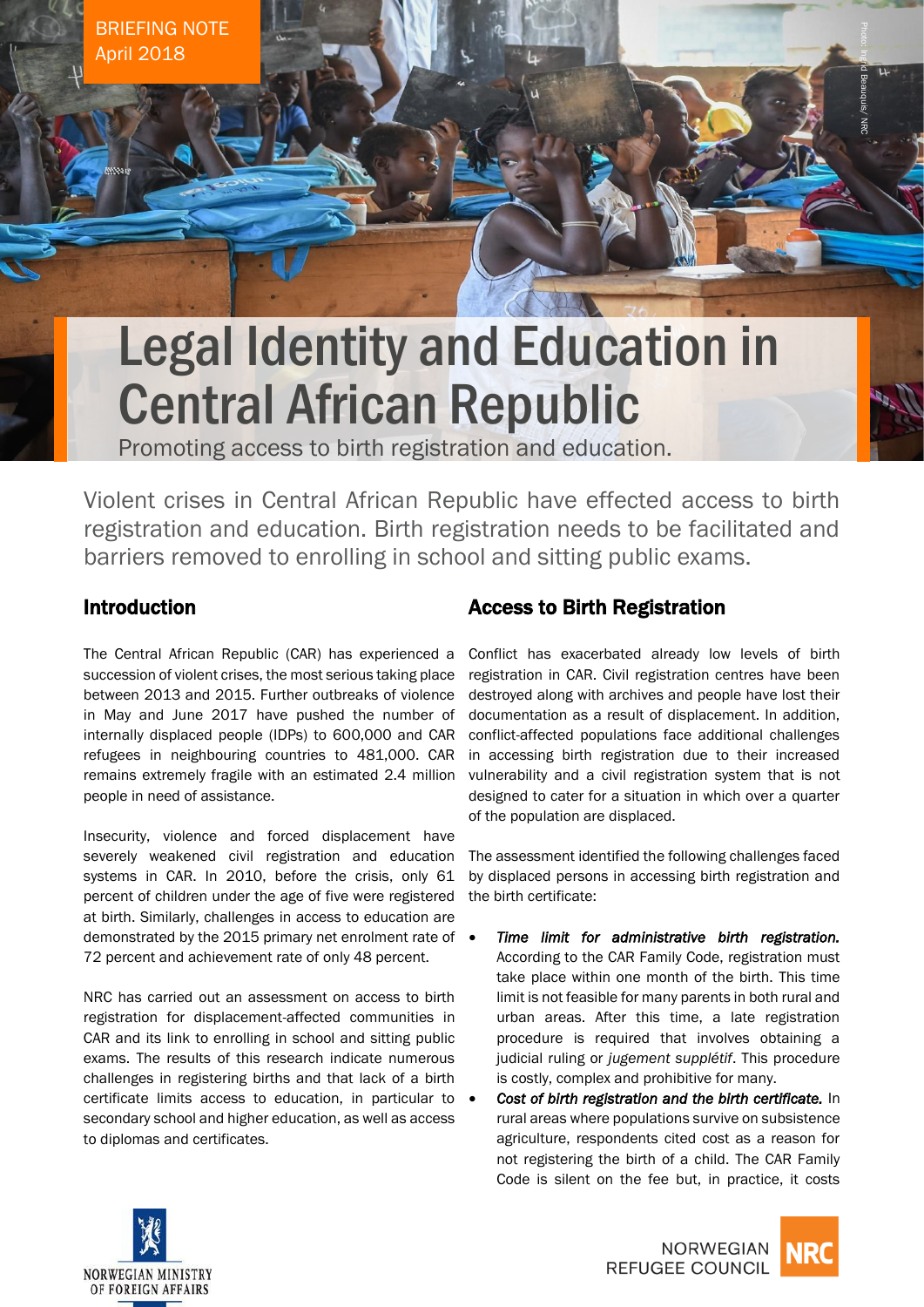between 1,000-1,500 XAF (1-2 USD). This does not Access to Education include associated costs such as the discharge certificate from the hospital, medical expenses or transport to and from the civil registration centre.

- *Lack of information on the importance of the birth certificate and the birth registration procedure.* The importance of the birth certificate is often only recognised when it is needed to benefit from rights and services, such as education. At this late stage obtaining a birth certificate is more complex. In addition, information about the procedure is lacking, for example some parents mistakenly believe that the discharge document from the hospital is proof of birth registration and therefore fail to complete the full procedure.
- *Ineffective community birth registration mechanisms.* Local community leaders (*chefs de village, de quartier* and *de groupe*) are required by law to declare births taking place in their locality. In practice, local leaders do not systematically declare births to the civil registry and many births go unregistered.
- *The legal requirement to register births or obtain a jugement supplétif in the locality of the birth prevents* displaced persons from being able to access these services as they have been forced to flee from their place of origin and may be at risk if they seek to return.
- *Many courts are no longer operational* and the majority of judges are located in the capital, Bangui. As a result, the population does not have easy access to the courts for late registration judicial procedures. Although civil courts are expected to visit subprefectural capitals every two months, in practice such visits are irregular or non-existent.
- *Discrimination in access to birth registration.* The study observed certain discriminatory practices in civil registration centres, such as refusing to issue birth certificates to children of foreign parents or populations perceived to be foreign. Similarly, the judicial system was perceived as biased towards certain parts of the population and the fear of detention was raised as a reason not to approach the courts.

Birth certificates play a role in access to and progression in education in CAR. NRC's findings confirm that children can access primary education without a birth certificate as the Government has removed the requirement for this document in response to low birth registration rates. However, students face challenges enrolling in secondary school and sitting public exams without a birth certificate. They may not be able to obtain the *brevet* or *baccalaureate* - important diplomas that enable access to higher education, training and employment opportunities.

**Primary schools** have received instructions from the Ministry of Education, Higher Education and Research to allow students to enrol regardless of whether they can provide a birth certificate. Directors and principals of primary schools at the national, prefectural and subprefectural levels interviewed for the report emphasized that they allowed children to attend but ask that parents return with a birth certificate. However, without a birth certificate students will not be able to sit the primary school exam for the *certificat d'études fondamentales 1.*

Students may be able to enrol for secondary education (lower secondary or upper secondary) without a birth certificate or obtaining the primary school diploma if their grades are high enough. This is because primary and secondary schools are often in the same building or district and school records are easily transferred. However, students without birth certificates cannot sit public exams and will not be able to obtain their diploma (*brevet d'études fondamentales 2).*

In order to sit the baccalaureate exam a student must provide a file comprising report cards, fees and a birth certificate as proof of identity. The Ministry of Education (*Direction des examens et concours*) verifies students' files during the exam period and produces a list of candidates eligible for the exams. Academic identity cards are also issued to present at the exams.

#### Diagram of the Central African Education System

#### **Fondamental 1** (Primary school) Diploma: Certificat d'études fondamentales 1

**Fondamental 2** (Lower secondary) Diploma: Brevet d'études fondamentales 2

Études Supérieurs (Upper secondary) Diploma: Baccalaureate